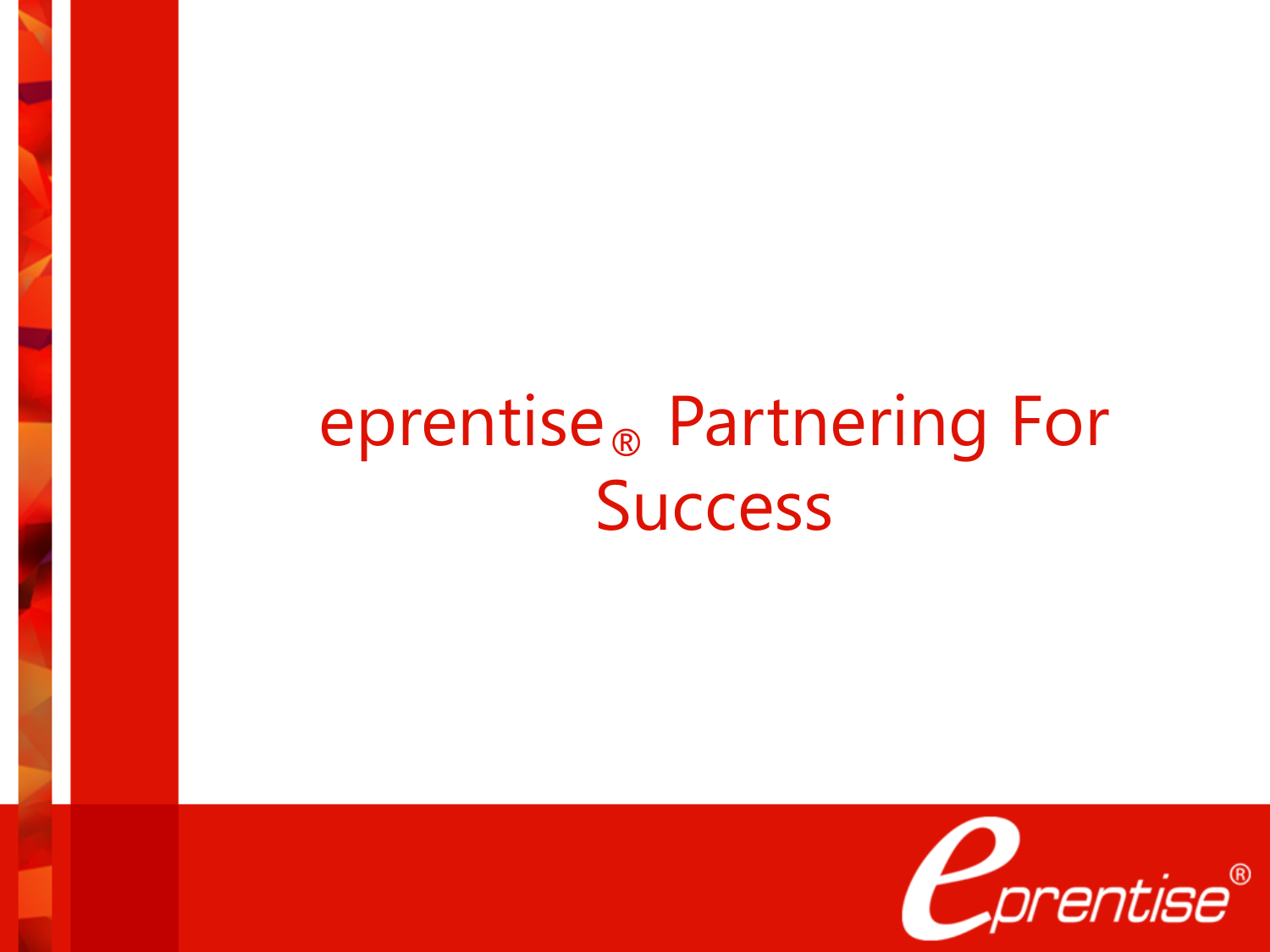# Who Is eprentise?

### **In 2007 eprentise was founded on its original product, FlexField**

➢ Enables customers to make unprecedented changes to their financial chart of accounts while maintaining transactional history and data integrity.



### ORACLE

Partner

### **In 2009 we introduced our Consolidation, Divestiture, and Reorganization products**

➢ Transformational software which can copy, change, filter, or merge all elements of Oracle EBS financial systems to address ever-changing business needs, such as regulatory compliance and growth opportunities.

#### Transformation to Optimization

#### One-time usage to subscription model

### **In 2020 we began expanding to new markets with our C Collection analytics suite, and our Audit Automation software**

 $\triangleright$  C Collection analytics provides transparency and identifies potential problem areas with transactional data. This allows users to reduce costs, leverage opportunities across the enterprise, improve business processes, and increase the confidence level of the users in their data, processes, and operations.



➢ Automated Audit provides internal auditors and the finance team with drill-down data from a balance sheet report into the transaction-level detail. The software covers hundreds of substantive procedures for the entire enterprise domain and builds in consistent audit processes and workflows across the organization.



**Automated Audit** 

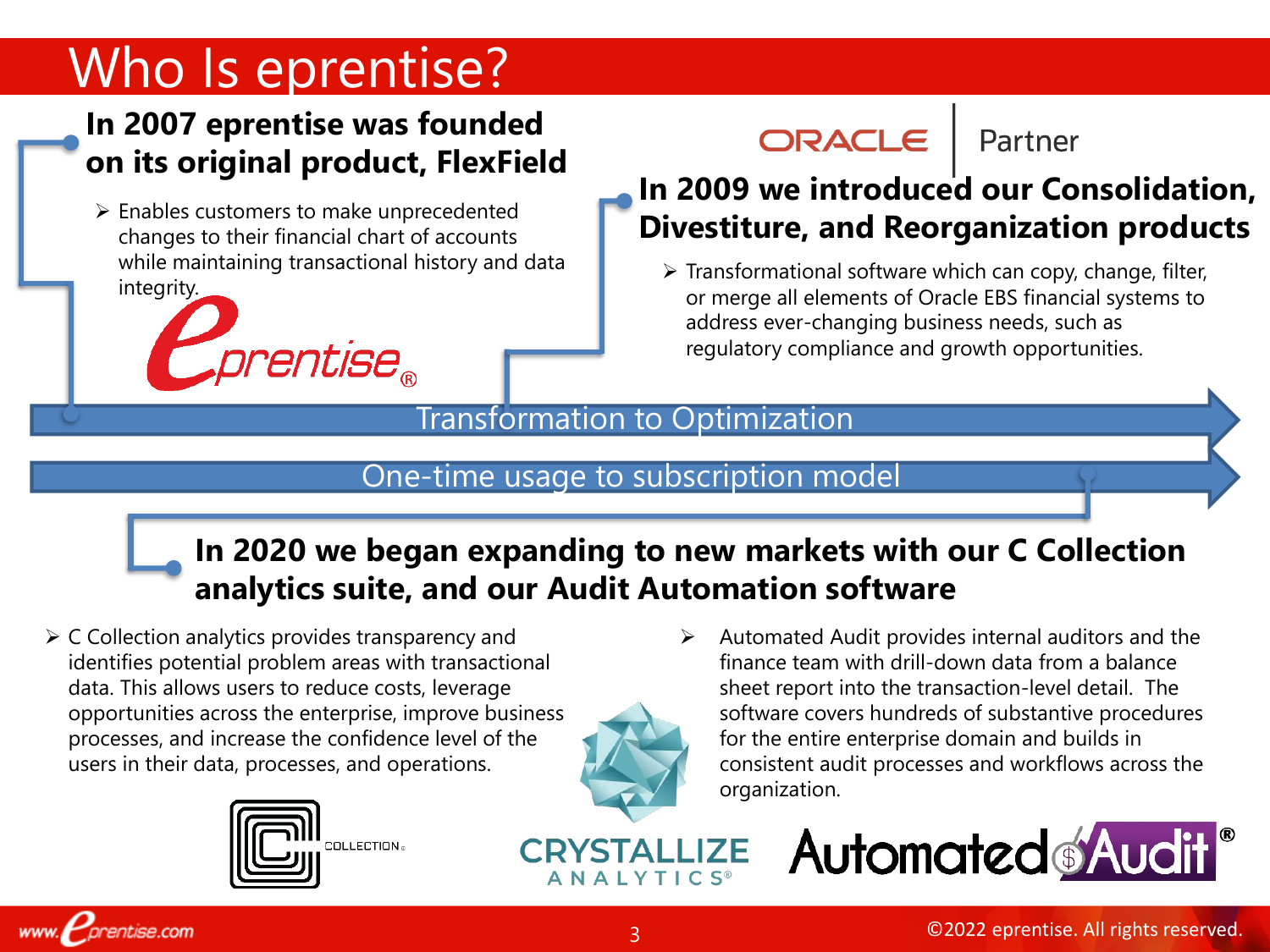## eprentise Transformation Solution

## ❑ Metadata Analysis

- Knowledge Repository  $-$  intelligent, learning and building from each successive implementation
	- Houses hundreds of thousands of rules
- Rules Engine
- Automated conflict resolution and data mapping
- Rules learned automatically during each implementation

*Copy, Filter, Change, Merge, and Move functionality identifies and transforms the required rules into business functions*





## ❑ Transformation Engine

- Metadata transformation specific to product (documented & undocumented)
- Knowledge acquired from product and process
- Converts all historical data in every module with 100% accuracy.
- Process Automation to transform data from source to target
- Executes rules in the right sequence to maintain relational integrity

### *Ultimately Generates the Single Source of Truth for the Customer*

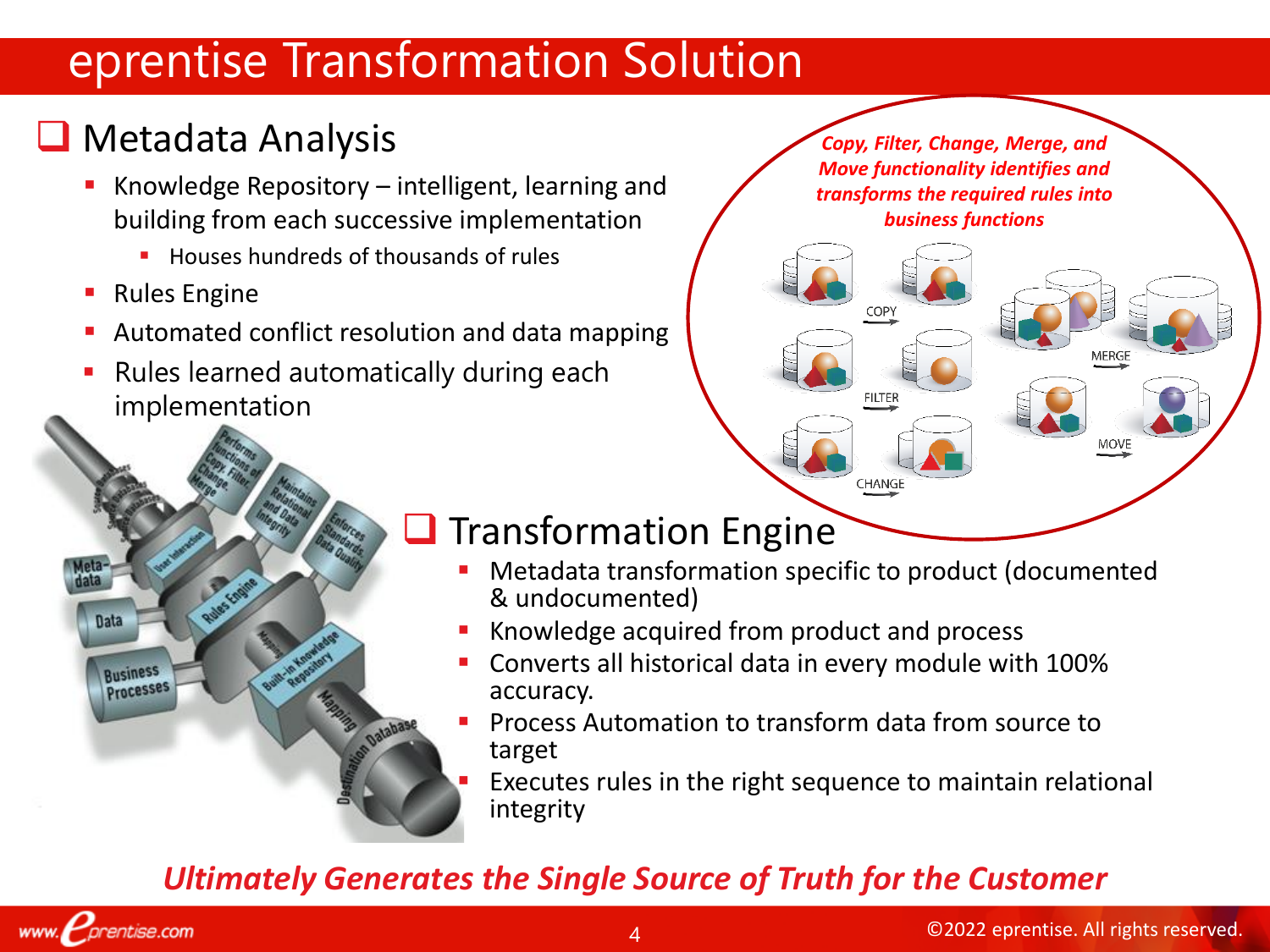## Partnering For Success

- ❑ Bidding an eprentise Project
	- $\triangleright$  (What We Do eprentise Value)
	- $\triangleright$  Roles/Responsibilities
- ❑ Post Step Activities
	- ➢ (What You Do Your Value)
- ❑ Sample Project Plans
- ❑ Resource Allocation
- ❑ Sample Staffing Plan

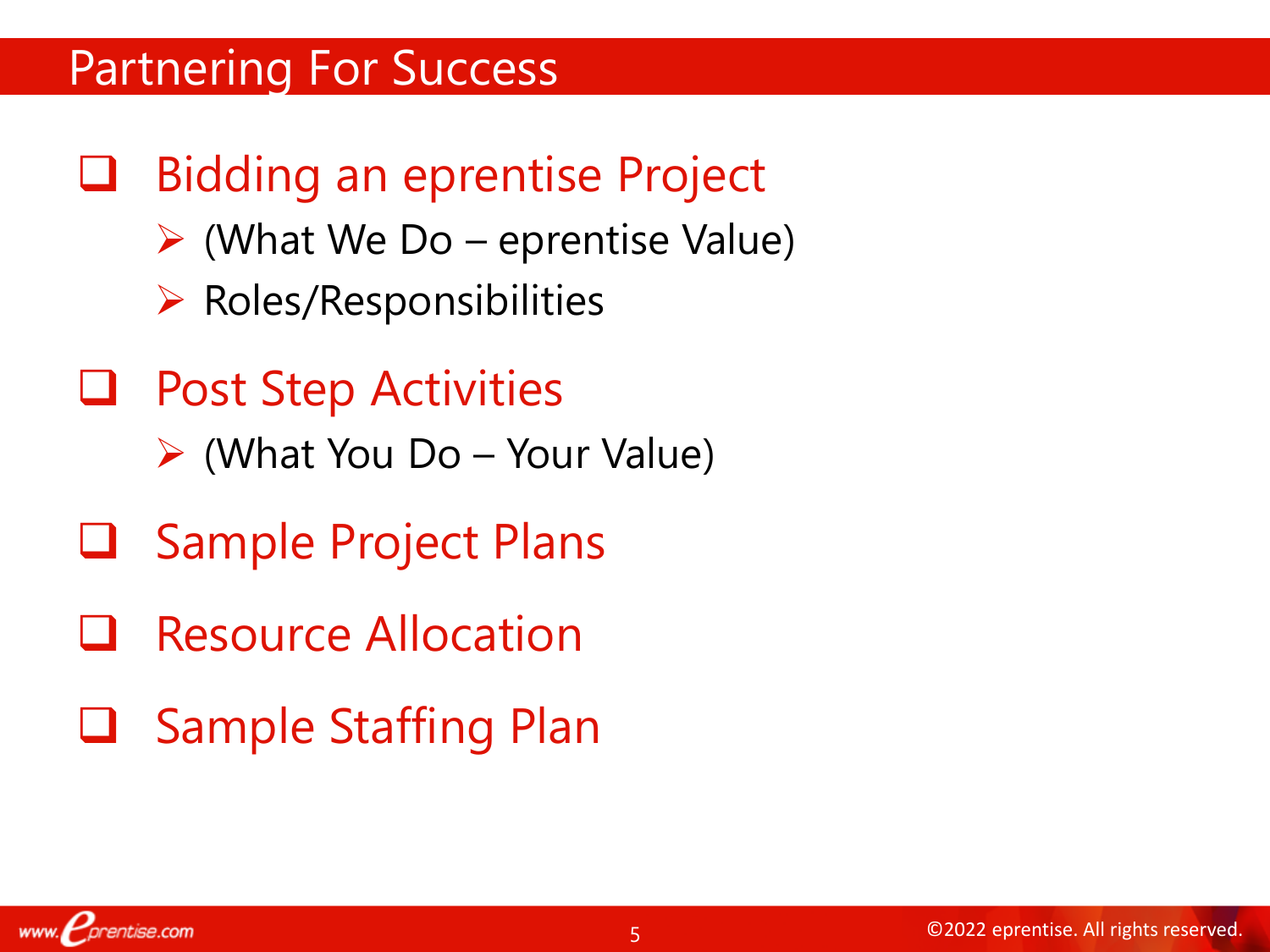# eprentise Tasks, Roles And Responsibilities

## **Preparation**

- ➢ Requirements and Specifications Phase (Complex Projects)
- ➢ Rules Analysis / Identification of Source and Target/ Fit to Requirements
- $\triangleright$  Run Book

## ❑ Software Runs

- ➢ Iterative Process
- $\triangleright$  Rule Revisions
- $\triangleright$  Validation of Results (backend)
- ➢ Software Execution and Performance
- $\triangleright$  Run Book Modifications
- ➢ Software Quality Assurance

## ❑ Product Support

- ➢ Patches
- ➢ Issue Resolution

## ❑ Remote with Many Concurrent Projects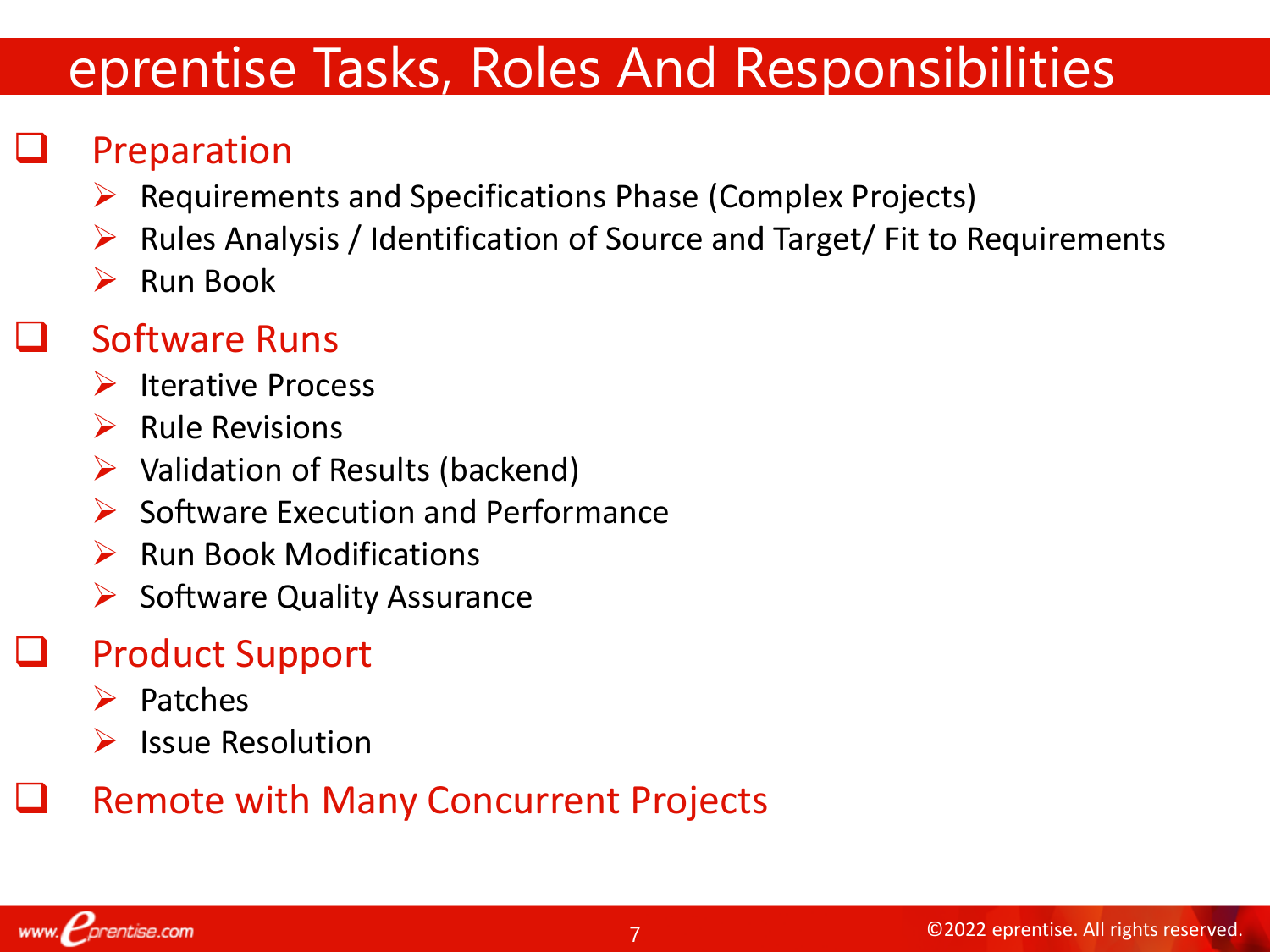## Customer/Partner Tasks, Roles And Responsibilities

### Project Manager

- ➢ Project Plan, Client Resources/Schedule
- $\triangleright$  Status Meetings and Reports
- ➢ Client Liaison
- ➢ Tracking Testing/Issues

### ❑ Database/System/Network Administrator

- $\triangleright$  Access for eprentise Team
- $\triangleright$  Negotiation with Hosting Company
- ➢ Standard Database/System Administration, Maintenance, Patching
- ➢ Instance Strategy, Preparation of Test and Reference Instances, and Environment Refresh
- $\triangleright$  System and Database Performance

### ❑ Functional Team

- ➢ Testing, Recording of Issues, Requirements Changes, Reporting of Results
	- Testing Includes Full Close Cycle for Each Module, Running of Standard Reports, Creation of New Transactions, Update of Open Items
	- **•** Pre- and Post- Steps

### ❑ Technical Team

- ➢ CEMLI Objects
- $\triangleright$  Reconfigure and/or Reload of Data Warehouse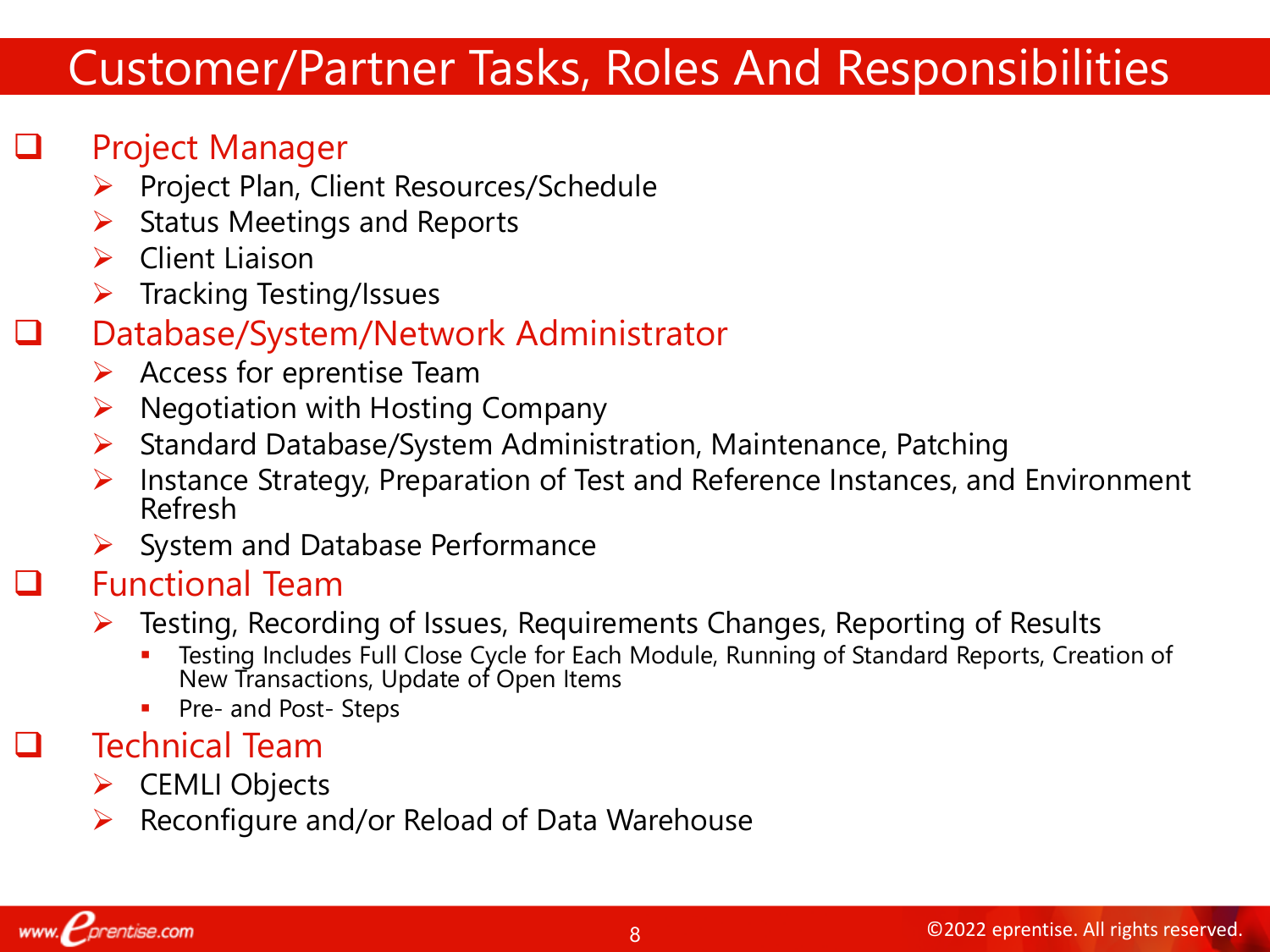# Partner Opportunities (Not Covered By Software)

- ❑ Hard-Coded (RICE-W or CEMLI Activities)
	- $\triangleright$  Interfaces to third-party systems
	- ➢ Data Warehouse
	- ➢ Reports
	- ➢ Workflows
	- $\triangleright$  OFA Oracle Financial Analyzer
	- $\triangleright$  ADI Templates
- ❑ Uses Ranges

www.*prentise.com* 

- $\triangleright$  Approval Assignments
- ➢ Budget Assignments
- ❑ New EBS Features
	- $\triangleright$  New Modules/Functionality
	- $\triangleright$  Some Configuration New CoA, Secondary Ledgers, Reassign changed Balancing Segment Values (BSVs), etc.
	- $\triangleright$  Upgrade to New Release
- ❑ Definition of target
- ❑ Testing and Cutover Strategy and **Execution** 
	- $\triangleright$  Reconciliation
- ❑ Business Rules (Specific to a Company)
	- ➢ Cross Validation Rules
	- ➢ Consolidation Rules
	- ➢ Account Derivation Rules
	- ➢ Accounting Generator
	- ➢ Roll-up Groups
	- ➢ Security Rules
	- ➢ Summary Templates
	- ➢ Mass Allocations
	- $\triangleright$  Costing and Revenue Recognition Rules
	- $\triangleright$  Descriptive Flexfields
	- $\triangleright$  "Auto" anything
	- ➢ Tax Books
	- $\triangleright$  Intercompany and Intracompany Transactions, Rules, and Clearing Accounts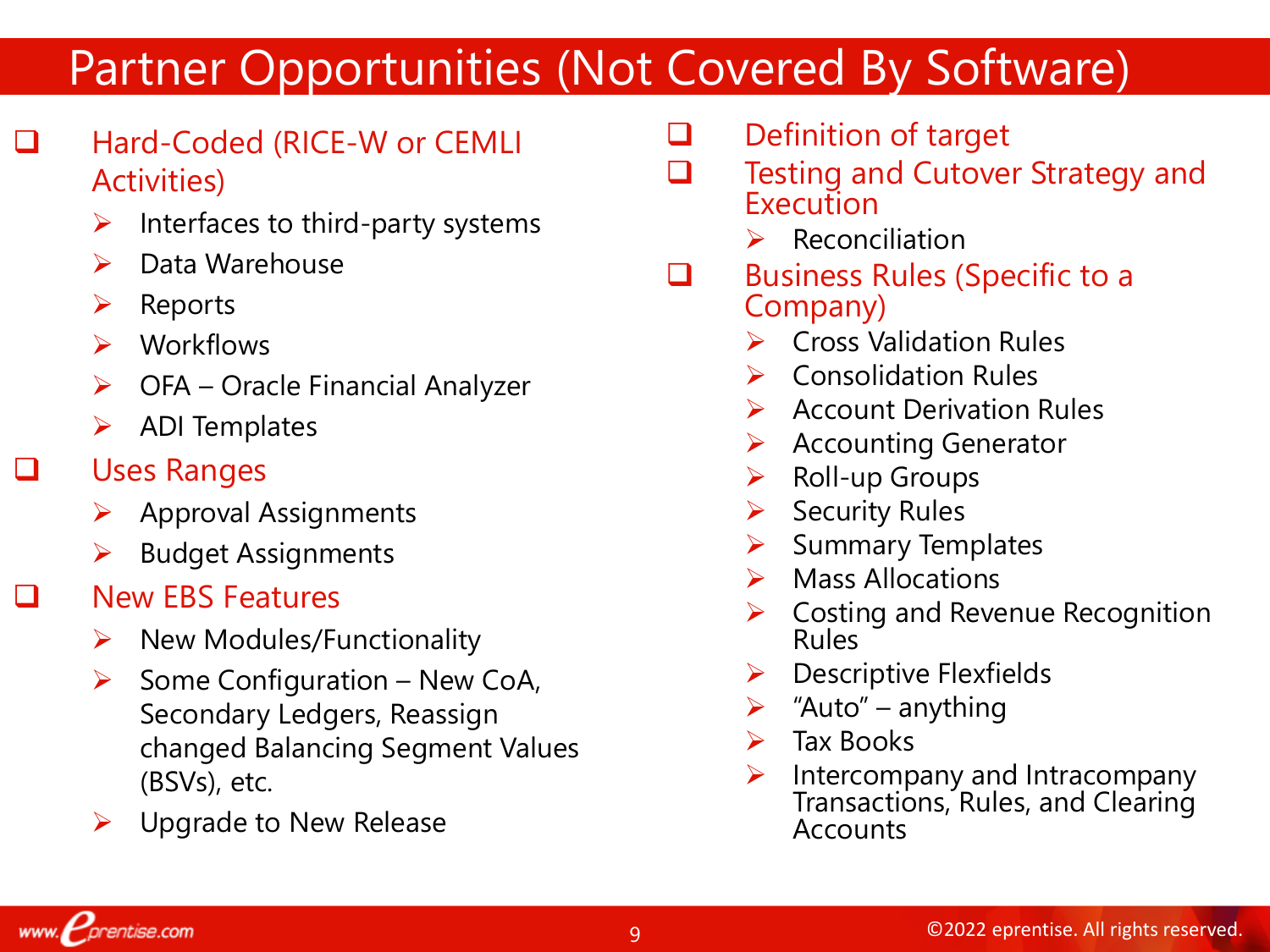# Project Planning

|                         |   | <b>Task Name</b>                                                                       | <b>Duration</b> | Start                              | Finish                                     | Pre | <b>Resource Names</b>          |                                                                                                      |
|-------------------------|---|----------------------------------------------------------------------------------------|-----------------|------------------------------------|--------------------------------------------|-----|--------------------------------|------------------------------------------------------------------------------------------------------|
|                         | ❶ |                                                                                        |                 |                                    |                                            |     |                                | 4th Quarter<br>Aug 1 Aug 1 Aug 2 Sep 1 Sep 1 Sep 2 Oct 1 Dct 1 Dct 21 Nov 1 Nov 1 Nov 2 Dec 1 Dec 21 |
| $\overline{1}$          |   | - Calendar Change Project                                                              |                 | 45.81 days Mon 8/13/12             | Mon 10/15/12                               |     |                                |                                                                                                      |
| $\overline{2}$          |   | Prepare Database and Software for Run 1                                                | 1.75 days       | Mon 8/13/12                        | Tue 8/14/12                                |     |                                | v,                                                                                                   |
| $\overline{\mathbf{3}}$ |   | + Prepare Environments                                                                 | 1 day           | Mon 8/13/12                        | Mon 8/13/12                                |     |                                | v                                                                                                    |
| $\overline{7}$          |   | El Specify Requirements and Plan Project                                               | 0.5 days        | Mon 8/13/12                        | Mon 8/13/12                                |     |                                | U                                                                                                    |
| 15                      |   | El Prepare Software for Client Environment - Run 1                                     | 1.75 days       | Mon 8/13/12                        | Tue 8/14/12                                |     |                                | U                                                                                                    |
| 24                      |   | - Analyze Instance Run 1                                                               | 13.5 days       | Tue 8/14/12                        | Mon 9/3/12 2                               |     | eprentise 1                    |                                                                                                      |
| 25                      |   | Run Metadata Analysis on Test 1 Environment                                            | 1 day           | Tue 8/14/12                        | Wed 8/15/12 5                              |     | eprentise 1                    | <b>1</b> , eprentise 1                                                                               |
| 26                      |   | Run Configuration Analysis                                                             | 4 hrs           | Wed 8/15/12                        | Thu 8/16/12 25                             |     | eprentise 1                    | eprentise 1                                                                                          |
| 27                      |   | Analyze the reports and determine rule overrides (if any)- Only required for first run | 10 days         | Thu 8/16/12                        | Thu 8/30/12 26                             |     | eprentise 1                    | eprentise 1                                                                                          |
| 28                      |   | Confirm and Document Change Requirements                                               | 2 days          | Thu 8/30/12                        | Mon 9/3/12 27                              |     | eprentise 1                    | eprentise 1                                                                                          |
| 29                      |   | Preparation Test Instance 1                                                            | 12 days         |                                    | Mon 9/3/12 Wed 9/19/12 24                  |     |                                | o                                                                                                    |
| 30                      |   | Run Preliminary Baseline Reports                                                       | 1 day           | Mon 9/3/12                         | Tue 9/4/12 5                               |     | <b>Client Functional 1</b>     | Client Function                                                                                      |
| 31                      |   | <b>Complete Pre-steps</b>                                                              | 1 day           | Tue 9/4/12                         | Wed 9/5/12 30                              |     |                                |                                                                                                      |
| 32                      |   | Change Calendar (Run 1 is a start and stop run with testing and validation in between) | 10 days         | Wed 9/5/12                         | Wed 9/19/12 31                             |     | eprentise 1                    | <b>to epremise</b> 1                                                                                 |
| 33                      |   | <b>E</b> Perform Reorganization Changes                                                | 3.27 days       | Wed 9/19/12                        | Mon 9/24/12 29                             |     | eprentise 1                    | Č                                                                                                    |
| 34                      |   | Document Changes, Run Final Reports and Record Timing                                  | 2 hrs           | Wed 9/19/12                        | Wed 9/19/12                                |     | eprentise 1                    | Leprer<br>ise 1                                                                                      |
| 35                      |   | <b>Complete Post-Steps</b>                                                             | 3 days          | Wed 9/19/12                        | Mon 9/24/12 34                             |     | <b>Client Functional 1</b>     | Client Functional 1                                                                                  |
| 36                      |   | Turn Over Run 1 for Testing                                                            | 10 mins         | Mon 9/24/12                        | Mon 9/24/12 35                             |     | eprentise 1                    | entise 1<br><b>Hepp</b>                                                                              |
| 37                      |   | Test Changed Data Run 1                                                                | 3 days          | Mon 9/24/12                        | Thu 9/27/12 33                             |     |                                | ᅚ                                                                                                    |
| 38                      |   | Functional and Integration Test (test and fix the gaps)                                | 2 days          | Mon 9/24/12                        | Wed 9/26/12 36                             |     | Client Functional 1.ep         | <b>A.C. ALE</b> Functional 1, eprentise 1, eprentise 2, Client Fune                                  |
| 39                      |   | Update all Code to reflect Changes from Run 1 and determine if Run 2 is required.      | 1 day           | Wed 9/26/12                        | Thu 9/27/12 38                             |     | eprentise 1                    | rd<br><b>Meritise 1</b>                                                                              |
| 40                      |   | - Prepare Software for Client Environment (Run 2)                                      | $1.88$ days     | Thu 9/27/12                        | Mon 10/1/12 37                             |     |                                | ۰u                                                                                                   |
| 41                      |   | Create License Key                                                                     | 1 hr            | Thu 9/27/12                        | Thu 9/27/12                                |     | eprentise 1                    | <b>A</b> ephentise 1                                                                                 |
| 42                      |   | <b>Create Operating Specific Files</b>                                                 | 0.5 days        | Thu 9/27/12                        | Fri 9/28/12 41                             |     | eprentise 1                    | rentise 1<br>M                                                                                       |
| 43                      |   | Verify UI and Install Scripts                                                          | $0.5$ days      | Fri 9/28/12                        | Fri 9/28/12 17,42 eprentise 1              |     |                                | <b>Kaprentise 1</b>                                                                                  |
| 44                      |   | <b>Tar and Upload Files</b>                                                            | 0.5 days        | Fri 9/28/12                        | Mon 10/1/12 18,43 eprentise 1              |     |                                | prentise 1                                                                                           |
| 45                      |   | El Create Environment for Software                                                     | $0.25$ days     | Mon 10/1/12                        | Mon 10/1/12 44                             |     |                                | ċ                                                                                                    |
| 49                      |   | - Analyze Instance Run 2                                                               | $0.88$ days     | Mon 10/1/12                        | Tue 10/2/12 40                             |     | eprentise 1                    |                                                                                                      |
| 50                      |   | Run Metadata Analysis on Test 1 Environment                                            | 4 hrs           |                                    | Mon 10/1/12 Mon 10/1/12 5                  |     | eprentise 1                    | <b>Neprentise 1</b>                                                                                  |
| 51                      |   | <b>Run Configuration Analysis</b>                                                      | 1 hr            | Mon 10/1/12                        | Tue 10/2/12 25,50 eprentise 1              |     |                                | <b>Illeprentise 1</b>                                                                                |
| 52                      |   | Analyze the reports                                                                    | 1 hr            | Tue 10/2/12                        | Tue 10/2/12 26,51 eprentise 1              |     |                                | Deprentise 1                                                                                         |
| 53                      |   | Identify and Document Change Requirements                                              | 1 hr            | Tue 10/2/12                        | Tue 10/2/12 27,52 eprentise 1              |     |                                | illeprentise 1                                                                                       |
| 54                      |   | Preparation Test Instance 2                                                            | 3.54 days       | Tue 10/2/12                        | Fri 10/5/12 49                             |     |                                |                                                                                                      |
| 55                      |   | Run Preliminary Baseline Reports and Complete Presteps                                 | 1 day           | Tue 10/2/12                        | Wed 10/3/12 5                              |     | <b>Client Functional 1</b>     | <b>ACIEnt Functional 1</b>                                                                           |
| 56                      |   | <b>Change Calendar</b>                                                                 | 1 day           | Wed 10/3/12                        | Thu 10/4/12 30,55 eprentise 1              |     |                                | Il eprentise 1                                                                                       |
| 57                      |   | Perform Reorganization Changes                                                         | $0.27$ days     | Thu 10/4/12                        | Thu 10/4/12 29,56 eprentise 1              |     |                                | <b>Ceprentise 1</b>                                                                                  |
| 58                      |   | Document Changes, Run Final Reports and Record Timing                                  | 2 hrs           | Thu 10/4/12                        | Thu 10/4/12 57                             |     | eprentise 1                    | <b>Leprentise 1</b>                                                                                  |
| 59                      |   | <b>Complete Post-Steps</b>                                                             | 1 day           | Thu 10/4/12                        | Fri 10/5/12 58                             |     | <b>Client Functional 1</b>     | Client Functional 1                                                                                  |
| 60                      |   | Turn Over Run 2 for Testing                                                            | 10 mins         | Fri 10/5/12                        | Fri 10/5/12 34.59 eprentise 1              |     |                                | eprentise 1                                                                                          |
| 61                      |   | Test Changed Data Run 2                                                                | 3 days          |                                    | Fri 10/5/12 Wed 10/10/12 54                |     |                                |                                                                                                      |
| 62                      |   | Functional and Integration Test (test and fix the gaps)                                | 2 days          |                                    | Fri 10/5/12 Tue 10/9/12 36                 |     | Client Functional 1,ep         | Client Functional 1, eprentise 1, eprentise 2, Clie                                                  |
| 63                      |   | Update all Code to reflect Changes from Run 2                                          | 1 day           |                                    | Tue 10/9/12 Wed 10/10/12 38.62 eprentise 1 |     |                                | eprentise 1                                                                                          |
| 64                      |   | Prepare Cutover Plan                                                                   |                 |                                    | 0.13 days Wed 10/10/12 Wed 10/10/12 61     |     |                                |                                                                                                      |
| 65                      |   | Develop Cutover Timetable and Run Book                                                 |                 |                                    | 1 hr Wed 10/10/12 Wed 10/10/12 63          |     | eprentise 1, Client DB,        | Peprentise 1, Client DBA, Client Functional 1                                                        |
| 66                      |   | $=$ Cutover                                                                            |                 |                                    | 2.88 days Wed 10/10/12 Mon 10/15/12 64     |     |                                | ₩                                                                                                    |
| 67                      |   | El Prepare Production Environment                                                      |                 | 0.5 days Wed 10/10/12 Thu 10/11/12 |                                            |     | <b>Client DBA</b>              | Ú.                                                                                                   |
| 73                      |   | El Preparation Production Instance                                                     | $0.88$ days     |                                    | Thu 10/11/12 Fri 10/12/12                  |     |                                |                                                                                                      |
| 78                      |   | <b>Complete Post Steps</b>                                                             | 4 hrs           | Fri 10/12/12                       | Fri 10/12/12 77                            |     | <b>Client Functional 1.Cli</b> | <b>R</b> Client Functional 1, Client Functional 2, Client                                            |
| 79                      |   | <b>Test with Super Users</b>                                                           | 4 hrs           |                                    | Fri 10/12/12 Mon 10/15/12 78               |     | <b>Client Functional 1.Cli</b> | Client Functional 1, Client Functional 2, Client                                                     |
| 80                      |   | Sign off on Production System                                                          |                 |                                    | 0.5 days  Mon 10/15/12  Mon 10/15/12  79   |     | <b>Client Functional 1</b>     | <b>A.</b> Client Functional 1                                                                        |
| 81                      |   | - Project Closure                                                                      |                 |                                    | 0.13 days  Mon 10/15/12  Mon 10/15/12 66   |     |                                |                                                                                                      |
| 82                      |   | Analyze Lessons Learned                                                                |                 |                                    | 1 hr Mon 10/15/12 Mon 10/15/12 80          |     | eprentise 1. Client Tea        | Peprentise 1, Client Team                                                                            |
|                         |   |                                                                                        |                 |                                    |                                            |     |                                |                                                                                                      |
|                         |   |                                                                                        |                 |                                    |                                            |     |                                |                                                                                                      |

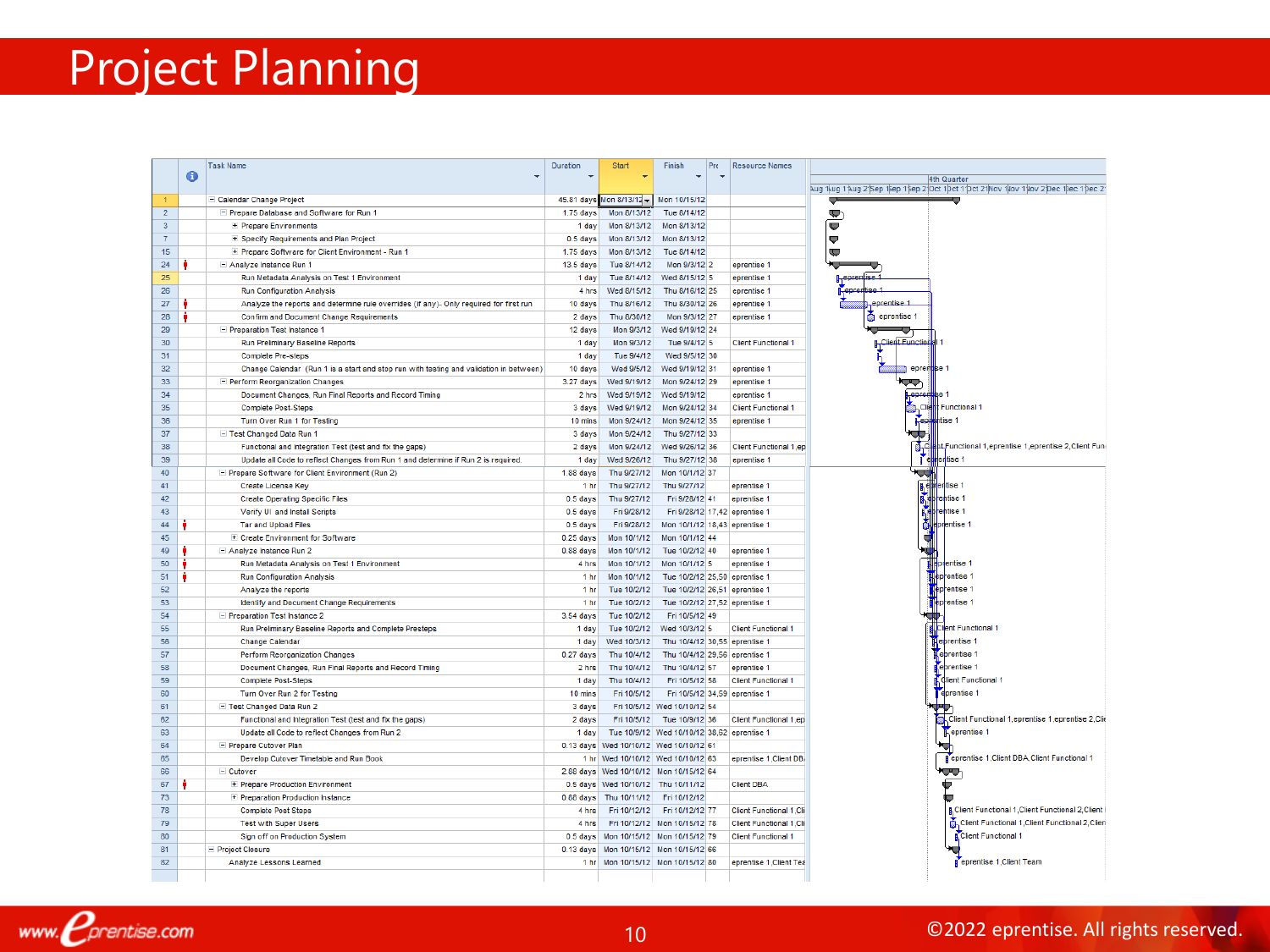# Partner Benefits

## Move up the value chain with higher-end services

- ➢ Obtain higher margins on larger projects
- $\triangleright$  Example Reimplementation
	- Fixed price of \$10,000,000
	- License Fees and eprentise support \$1,000,000
	- Partner Services \$1,000,000
	- Margin \$8,000,000 plus margins on services, plus commissions, discounts on license fees
- Require less experienced team because software handles technical matters and automatically generates and executes code
	- $\triangleright$  Shorten project durations enabling consultants to move to other projects more quickly
	- $\triangleright$  Focus on business issues and analysis rather than on tedious tasks
- ❑ Complete larger projects with fewer resources, many resources can be remote
	- ➢ Complete with lower price, higher quality than other consulting firms

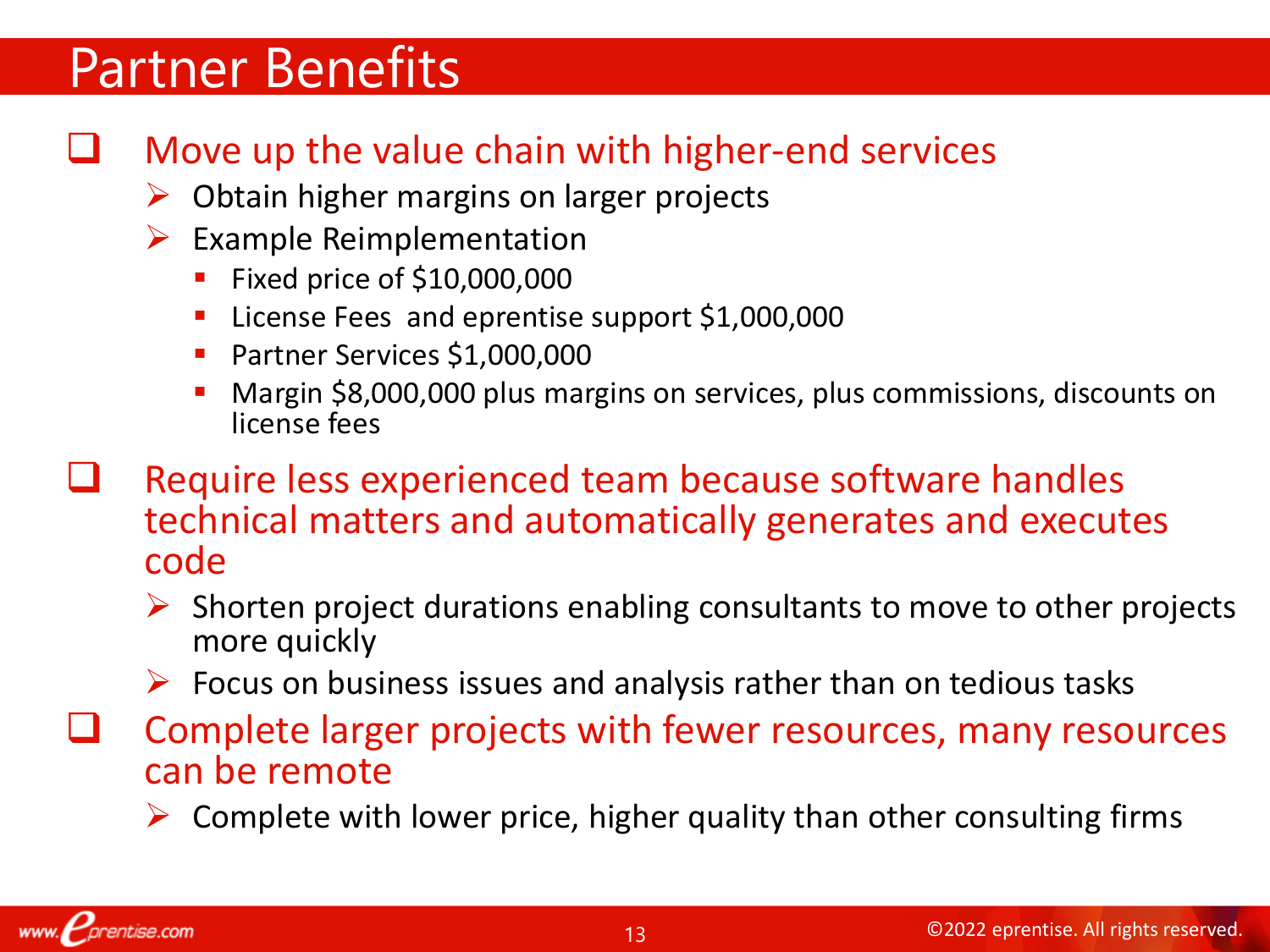# Sample Staffing Plan: eprentise Software

- ❑ Requirements are defined by the source and target
	- $\triangleright$  No need for an extensive requirements analysis phase
- $\Box$  Project management is primarily for status meetings, tracking issues and testing results, maintaining the client's project plan and schedule
- ❑ No need for technical resources

prentise.com

www.F

- ➢ Does not include CEMLI objects
- $\triangleright$  Does not include DBA support and standard db and application maintenance
	- If additional runs are required, DBA observes/participates with eprentise team after the first run
- ❑ Functional resources required for testing, pre-post steps
- ❑ Resources required only after run results are turned over to the client, not when eprentise is doing the run

| ×              | $\overline{A}$                                      | B | $\mathsf{C}$     | D              | E     |                 | G               | н     |                 |    | K               |                 | M                 | N.                 | $\circ$            | P. | $\Omega$ | $\mathbb{R}$ |
|----------------|-----------------------------------------------------|---|------------------|----------------|-------|-----------------|-----------------|-------|-----------------|----|-----------------|-----------------|-------------------|--------------------|--------------------|----|----------|--------------|
| $\mathbf{1}$   |                                                     |   |                  |                |       |                 |                 |       |                 |    |                 |                 |                   |                    |                    |    |          |              |
| $\overline{2}$ |                                                     |   |                  |                | Run 1 |                 |                 | Run 2 |                 |    |                 | Run 3           |                   | <b>Preparation</b> |                    |    |          |              |
| $\overline{3}$ |                                                     |   |                  |                |       |                 |                 |       |                 |    |                 |                 | <b>Production</b> |                    |                    |    |          |              |
| $\overline{4}$ |                                                     |   |                  | (Dry Run)      |       |                 |                 |       |                 |    |                 |                 |                   |                    |                    |    |          |              |
| 5 <sup>1</sup> | week#                                               |   | $\left  \right $ | 3 <sup>1</sup> | 4     | 51              | 6 <sup>1</sup>  | 71    | 8               | 9  | 10              | 11              | 12                |                    |                    |    |          |              |
| 6              | Run 1                                               |   |                  |                |       |                 |                 |       |                 |    |                 |                 |                   |                    |                    |    |          |              |
| $\overline{7}$ | Kickoff and Requirements Confirmation               |   |                  |                |       |                 |                 |       |                 |    |                 |                 |                   |                    |                    |    |          |              |
| 8              | Perform Changes                                     |   |                  |                |       |                 |                 |       |                 |    |                 |                 |                   |                    |                    |    |          |              |
| 9              | Test/Fix/Update Software                            |   |                  |                |       |                 |                 |       |                 |    |                 |                 |                   |                    |                    |    |          |              |
|                | 10 Run 2                                            |   |                  |                |       |                 |                 |       |                 |    |                 |                 |                   |                    |                    |    |          |              |
| 11             | Perform Changes                                     |   |                  |                |       |                 |                 |       |                 |    |                 |                 |                   |                    |                    |    |          |              |
| 12             | Test/Fix/Update Software                            |   |                  |                |       |                 |                 |       |                 |    |                 |                 |                   |                    |                    |    |          |              |
|                | 13 $ Run 3 (Dry Run)$                               |   |                  |                |       |                 |                 |       |                 |    |                 |                 |                   |                    |                    |    |          |              |
| 14             | Perform Changes                                     |   |                  |                |       |                 |                 |       |                 |    |                 |                 |                   |                    |                    |    |          |              |
| 15             | Test/Fix                                            |   |                  |                |       |                 |                 |       |                 |    |                 |                 |                   |                    |                    |    |          |              |
| 16             | Update Software and Prepare Run Book For Production |   |                  |                |       |                 |                 |       |                 |    |                 |                 |                   |                    |                    |    |          |              |
|                | 17 Go Live                                          |   |                  |                |       |                 |                 |       |                 |    |                 |                 |                   |                    |                    |    |          |              |
|                | 18 Post Production Support                          |   |                  |                |       |                 |                 |       |                 |    |                 |                 |                   |                    |                    |    |          |              |
| 19             |                                                     |   |                  |                |       |                 |                 |       |                 |    |                 |                 |                   |                    |                    |    |          |              |
| 20             |                                                     |   |                  |                |       |                 |                 |       |                 |    |                 |                 |                   |                    |                    |    |          |              |
| 21             | Resources                                           |   |                  |                |       |                 |                 |       |                 |    |                 |                 |                   |                    | <b>Total Hours</b> |    |          |              |
|                | 22 Executive Oversight                              |   |                  |                |       |                 |                 |       |                 |    |                 |                 |                   |                    | 13                 |    |          |              |
|                | 23 Project Manager                                  |   |                  |                | 2.5   |                 |                 |       | 2.5             | 3  | 2.5             |                 |                   |                    | 30.5               |    |          |              |
|                | 24 Supply Chain Consultant                          |   |                  |                | 10    | 20              | 20              |       | 10              | 20 | 10              | 10 <sup>1</sup> |                   | 10 <sup>1</sup>    | 116                |    |          |              |
|                | 25 Functional Consultant                            |   |                  |                | 10    | 20 <sup>2</sup> | 20 <sup>2</sup> |       | 10 <sup>1</sup> | 20 | 10 <sup>1</sup> | 10 <sup>1</sup> |                   | 10 <sup>1</sup>    | 116                |    |          |              |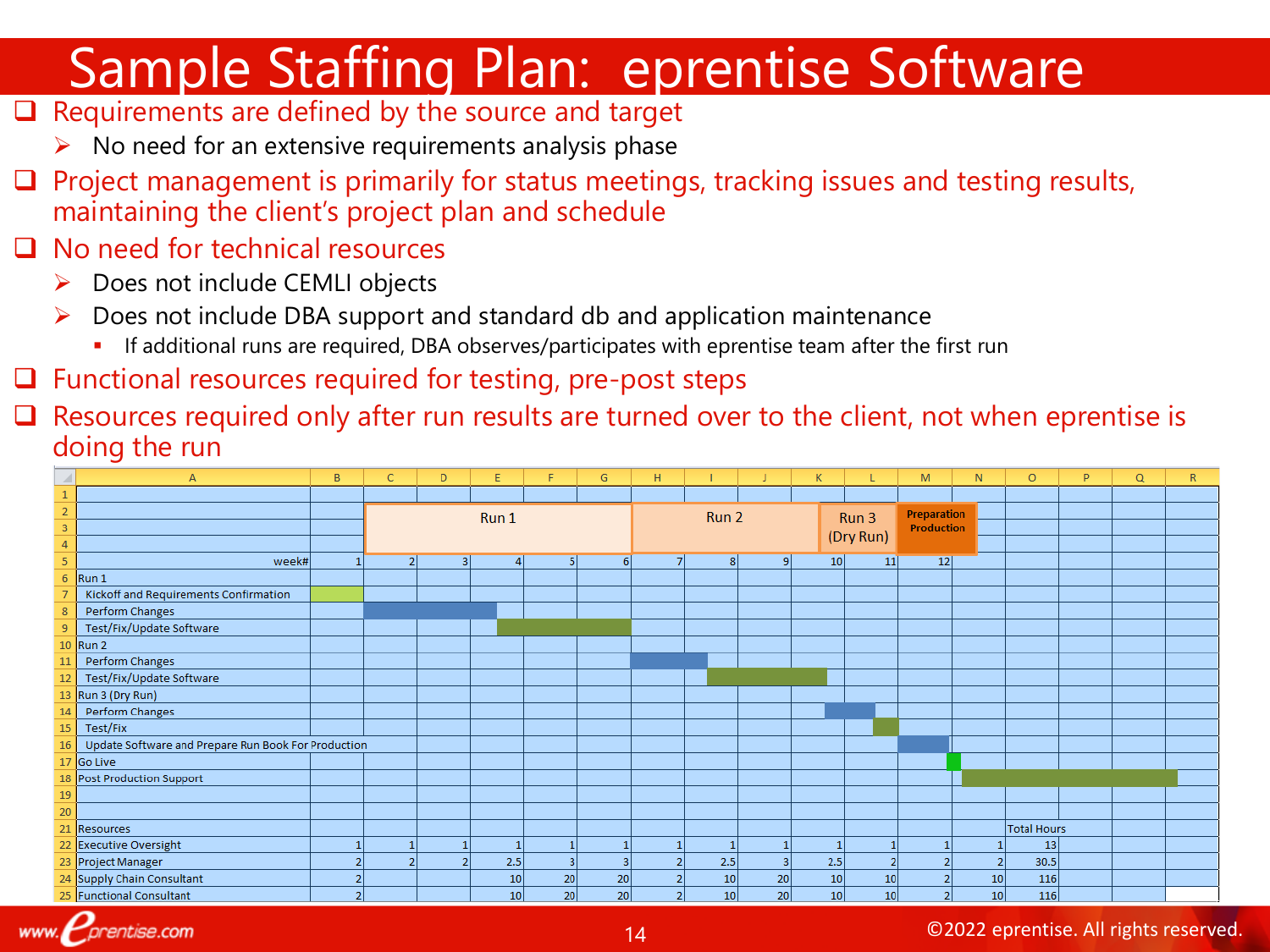## Pre- And Post-Steps, Run Book, Timing

|             |                   |                                                                                                                              |                                                                                                                                                                   |                                  |                                                                                                                                      |                                 | B                                                  | $\sim$ 0                                                                         |                                                                                                                                                                |                        |             |               |                                                      |  |           |
|-------------|-------------------|------------------------------------------------------------------------------------------------------------------------------|-------------------------------------------------------------------------------------------------------------------------------------------------------------------|----------------------------------|--------------------------------------------------------------------------------------------------------------------------------------|---------------------------------|----------------------------------------------------|----------------------------------------------------------------------------------|----------------------------------------------------------------------------------------------------------------------------------------------------------------|------------------------|-------------|---------------|------------------------------------------------------|--|-----------|
|             |                   |                                                                                                                              |                                                                                                                                                                   |                                  |                                                                                                                                      |                                 |                                                    | oprontiro3.1.5                                                                   |                                                                                                                                                                |                        |             |               |                                                      |  |           |
| $Pre-$      | <b>Template/T</b> |                                                                                                                              |                                                                                                                                                                   | For Test                         | G.<br>For Go Live RUN-2                                                                                                              |                                 |                                                    | RI IN-1                                                                          | dedicated data tablezpace of 5GB max 40GB. Will create EPRENTISEIDX dedicated<br>max 10GB. Will croate EPRENTISET dedicated temp tablespace of 20GB. This is a |                        |             |               |                                                      |  |           |
| <b>Step</b> | ask               | Pre-Step                                                                                                                     |                                                                                                                                                                   | Runs.                            | runs                                                                                                                                 | <b>E3INCI INSTANCE 20-12-</b>   | <b>E1INCI INSTANCE 22-11-</b>                      |                                                                                  | lyziz and Roarganization Software.                                                                                                                             |                        |             |               | <b>GATSBY RUN 2 E3INCI INSTANCE Date: 20-12-2016</b> |  |           |
|             |                   |                                                                                                                              | Clear all interfaces, ensure no unaccounted transactions, transfer to GL, import 8                                                                                |                                  |                                                                                                                                      | Completed by the client: Client | Completed by the client: Client                    |                                                                                  |                                                                                                                                                                |                        |             |               |                                                      |  |           |
|             |                   |                                                                                                                              | post; run all pre-conversion reports. Run "before" reports in GL & subledgers and                                                                                 |                                  |                                                                                                                                      | Functional Team confirmed       | Functional Team confirmed                          |                                                                                  |                                                                                                                                                                | When I                 | Time:       | <b>Status</b> | [Test Run ]Comments                                  |  | Start End |
|             | 49 Functional     | save reports                                                                                                                 |                                                                                                                                                                   |                                  |                                                                                                                                      | during the call                 | during the call                                    |                                                                                  | abase Server as OS user :eprentise/********                                                                                                                    | optentise              |             | <b>ONE</b>    |                                                      |  |           |
|             |                   |                                                                                                                              | Provide vpn access details / accounts/ credentials - to access the Test instances                                                                                 |                                  |                                                                                                                                      |                                 |                                                    |                                                                                  | any file:                                                                                                                                                      | eprentise              |             |               |                                                      |  |           |
|             | 50 Setup          | o run eprentise software                                                                                                     |                                                                                                                                                                   | To Provide                       | o provide                                                                                                                            | Provided                        | Provided                                           |                                                                                  | to ESINCI instance using sqlplus as system/ ************                                                                                                       | eprentise              |             | <b>ONE</b>    |                                                      |  |           |
|             |                   |                                                                                                                              |                                                                                                                                                                   |                                  |                                                                                                                                      |                                 |                                                    |                                                                                  | rentise3.1.5 and EPRENTISE and eprentise-build folders are exists ? If yes                                                                                     | eprentise              |             |               | if we are installing Eprentise                       |  |           |
|             |                   |                                                                                                                              | To generate the license key and to install the eprentise software, complete and<br>deliver eprentise System Requirements document in eprentise provided format fo |                                  |                                                                                                                                      |                                 |                                                    |                                                                                  |                                                                                                                                                                |                        |             |               | software on same sever with                          |  |           |
|             | 100 Setup         | the Test, Prodinstances                                                                                                      |                                                                                                                                                                   | To Provide                       | To Provide                                                                                                                           | Provided                        |                                                    | Provided                                                                         | uild-run-l/eprentise-build-backup-run-l                                                                                                                        |                        |             |               | same OS user                                         |  |           |
|             |                   |                                                                                                                              |                                                                                                                                                                   |                                  |                                                                                                                                      |                                 |                                                    |                                                                                  | 1-run-I/EPRENTISE-RUN-I                                                                                                                                        |                        |             |               |                                                      |  |           |
|             |                   |                                                                                                                              | o install the eprentise software, on the (RAC/NonRAC) database (node) server                                                                                      |                                  |                                                                                                                                      |                                 |                                                    |                                                                                  | d-run-l/eprentise3.1.5-RUN-l                                                                                                                                   |                        |             |               |                                                      |  |           |
|             |                   |                                                                                                                              | reate unix/linux os user account 'eprentise', with home directory /home/eprentis                                                                                  |                                  |                                                                                                                                      |                                 |                                                    |                                                                                  | eprentise/                                                                                                                                                     | oprontiro              |             | <b>DONE</b>   |                                                      |  |           |
|             |                   |                                                                                                                              | having 1G free Space; should be owner of thometeprentise dir; associated to dba                                                                                   |                                  |                                                                                                                                      |                                 |                                                    |                                                                                  | illd.tar.faz) from Eprentise Client site to your Desktop and move<br>I tar file from Desktop to :GATSBY_RUN_1_ESINCL_INSTANCE                                  | oprontiro              |             | DONE          |                                                      |  |           |
|             |                   | group; should be able to source the db env file and be able to run 'sqiplus'                                                 |                                                                                                                                                                   |                                  |                                                                                                                                      |                                 |                                                    |                                                                                  |                                                                                                                                                                | oprontiro              |             | <b>DONE</b>   |                                                      |  |           |
|             |                   |                                                                                                                              | ystem/password' to connect to the database; /home/eprentise dir should be set                                                                                     |                                  |                                                                                                                                      |                                 |                                                    |                                                                                  | ild.tar.ga<br>to_EPRENTISE_Tabloxpaco.xql'TacroatoEPRENTISE tabloxpacox (EPRENTISED,                                                                           | oprontire              |             |               |                                                      |  |           |
|             |                   | vith permission 777. Add the db eny file path to source to the users.                                                        |                                                                                                                                                                   |                                  |                                                                                                                                      | <b>NO PAC nodes</b>             |                                                    | <b>NO RAC nodes</b>                                                              | SEIDX). Change the pathr at the place halder 'repathor' in the roript ar apprapriate.                                                                          |                        |             | <b>ONE</b>    |                                                      |  |           |
|             | 101 Setup         |                                                                                                                              | rofile/.bash_profile' file. Provide the 'eprentise' user password to eprentise team.                                                                              | To Provide                       | To Provide                                                                                                                           | /home/eprentise 6 GB FREE       |                                                    | home/eprentise 6 GB FREE                                                         | EPRENTISE_Tabloxpacourgl, 1-2-Croato_EPRENTISE_Urorurgliar.bolau                                                                                               | <b>DBA</b>             |             | DONE          |                                                      |  |           |
|             |                   |                                                                                                                              | To install the eprentise software, on the (RAC/NonRAC) database (node) server,                                                                                    |                                  |                                                                                                                                      |                                 |                                                    |                                                                                  |                                                                                                                                                                | <b>DBA</b>             |             | <b>ONE</b>    |                                                      |  |           |
|             |                   |                                                                                                                              | Port 8887 should be free (and opened to be accessed over vpn if firew alled) to be                                                                                | To Provide                       |                                                                                                                                      | free                            |                                                    |                                                                                  | ENTISE_Tablerpace.rql;                                                                                                                                         |                        |             | DONE          |                                                      |  |           |
|             | 102 Setup         | used by eprentise                                                                                                            |                                                                                                                                                                   |                                  | To Provide                                                                                                                           |                                 |                                                    | ree                                                                              | ENTISE_Uror.rql;                                                                                                                                               | DBA                    |             | <b>DONE</b>   |                                                      |  |           |
|             |                   |                                                                                                                              | o install the eprentise software, confirm the path availability of (188+15+40 =<br>SOGB) space on the (RAC/NonRAC) database (node) server for eprentise           |                                  |                                                                                                                                      | <b>EPRNTISED 40 GB</b>          |                                                    | <b>EPRNTISED 40 GB</b>                                                           | _quouo_pracozzoz - 35 (if lozz than 35)                                                                                                                        | oprentire              |             | DONE          |                                                      |  |           |
|             |                   |                                                                                                                              | specific table spaces creation. These eprentise tablespaces will be created by                                                                                    |                                  |                                                                                                                                      | <b>EPRENTISEIDX 10 GB</b>       | <b>EPRENTISEIDX 10 GB</b>                          |                                                                                  | rallol_max_zorvorz-8                                                                                                                                           | oprontiro              |             | OONE          | zince instance is cpu count value 4                  |  |           |
|             | 103 Setup         |                                                                                                                              | prentise scripts during installation. Actual space need will be established after                                                                                 | To Confirm                       | To Confirm                                                                                                                           | <b>EPRENTISET 20 GB</b>         |                                                    | <b>EPRENTISET 20 GB</b>                                                          |                                                                                                                                                                | <b>DBA</b>             |             |               |                                                      |  |           |
|             |                   |                                                                                                                              | For proper conversion of data, reschedule the backups so as not to interrupt the                                                                                  |                                  |                                                                                                                                      |                                 |                                                    |                                                                                  | mr and cancurront managor), dirablo any rchodulod pragramr ar cran jabr                                                                                        | <b>DBA</b>             |             |               |                                                      |  |           |
|             | 104 Setup         | conversion activities. Stop I deactivate any cron jobs.                                                                      |                                                                                                                                                                   | To Confirm                       | To Confirm                                                                                                                           | DBA                             |                                                    | <b>DBA</b>                                                                       | hauld be up?                                                                                                                                                   |                        |             | DONE          |                                                      |  |           |
|             |                   |                                                                                                                              |                                                                                                                                                                   |                                  |                                                                                                                                      |                                 |                                                    |                                                                                  | script-linux.sh script<br>build.tar.(g2) from Eprentise Client site to your Desktop and move                                                                   | eprentire              |             | <b>DONE</b>   |                                                      |  |           |
|             |                   |                                                                                                                              | As required, add space to APPS modules index/data/temp tablespaces (Ex                                                                                            |                                  |                                                                                                                                      |                                 |                                                    |                                                                                  | a) tar file_from Desktop to :GATSBY_RUN_2_E3INCLINSTANCE                                                                                                       |                        |             | ONE           |                                                      |  |           |
|             |                   |                                                                                                                              | APPS_TS_TX_DATA and Apps_UNDOTS) to prevent conversion being halted fo                                                                                            |                                  |                                                                                                                                      |                                 |                                                    |                                                                                  | y path : /home/eprentise/eprentise-build - Press any key to continue                                                                                           |                        |             |               |                                                      |  |           |
|             | 200 Setup         | lack of space(required 80G apps_undo tablespace)                                                                             |                                                                                                                                                                   | To Confirm                       | To Confirm                                                                                                                           | 2 GB FREE                       |                                                    | 2 GB FREE                                                                        | e directory path : /home/eprentise_Press any key to continued_                                                                                                 |                        |             | <b>ONE</b>    |                                                      |  |           |
|             |                   |                                                                                                                              | Turnoff archive log mode for the (RAC/NonRAC) database (node) instance or                                                                                         | To Confirm                       |                                                                                                                                      |                                 |                                                    | Done - confirmed by TriCore                                                      | .<br>  Dayau uant ta Cantinus(y/n)"   N ta cantinus if already created by dba                                                                                  | <b>aprontire</b>       |             | DONE          |                                                      |  |           |
|             | 201 Setup         | Monitor the space during the run                                                                                             |                                                                                                                                                                   |                                  | To Confirm                                                                                                                           | stopped                         |                                                    | <b>DBA</b>                                                                       | ex. ./.bash_profile)                                                                                                                                           | eprentire              |             | <b>DONE</b>   |                                                      |  |           |
|             |                   |                                                                                                                              | apps password, applingr password for start/stop db/apps tier; db/apps env files to                                                                                | To Provide                       | <b>DBA</b> to take                                                                                                                   |                                 |                                                    |                                                                                  | PR_HOME env PATH (echo \$EPR_BUILD, echo \$EPR_HOME) (ex for                                                                                                   |                        |             |               |                                                      |  |           |
|             | 202 Setup         | source; EBS User sysadmin password;<br>To install the eprentise software, during installation, system db user password to be |                                                                                                                                                                   | care                             | Provided                                                                                                                             |                                 | Provided                                           | (eprentise/eprentise-build and EPR_HOME: /home/eprentise/                        | prentire                                                                                                                                                       |                        | <b>ONE</b>  |               |                                                      |  |           |
|             |                   |                                                                                                                              | entered/provided while installing the software (To create eprentise tablespaces                                                                                   |                                  | DBA to take                                                                                                                          |                                 |                                                    |                                                                                  | entise3.1.5                                                                                                                                                    | .prontiro              |             | <b>ONE</b>    |                                                      |  |           |
|             | 203 Setup         | and schema user)                                                                                                             |                                                                                                                                                                   | To Provide                       | care                                                                                                                                 | Provided                        |                                                    | Provided                                                                         | eprentise-installer-linux.sh                                                                                                                                   | tir.                   |             | OONE          |                                                      |  |           |
|             |                   |                                                                                                                              | If on RAC: Only one RAC node should be up on which eprentise                                                                                                      |                                  |                                                                                                                                      |                                 |                                                    | 10.176.0.6                                                                       |                                                                                                                                                                |                        | <b>JONE</b> |               |                                                      |  |           |
|             |                   | s <b>oftware is installed</b> . Additional RAC nodes/instances servers if any needs to                                       |                                                                                                                                                                   |                                  |                                                                                                                                      |                                 |                                                    |                                                                                  |                                                                                                                                                                |                        | <b>ONE</b>  |               |                                                      |  |           |
|             | 204 Setup         | be brought down. No action required if not on RAC Nodes.<br>To Confirm                                                       |                                                                                                                                                                   | To Confirm                       |                                                                                                                                      |                                 |                                                    | IAME: E3INCI                                                                     |                                                                                                                                                                |                        | <b>JONE</b> |               |                                                      |  |           |
|             |                   |                                                                                                                              | To Prvent users from accessing the system during the conversion, Bring down                                                                                       |                                  |                                                                                                                                      |                                 |                                                    |                                                                                  | sarh_prafile)                                                                                                                                                  | oprontiro              |             | DONE          |                                                      |  |           |
|             |                   | apps tier (forms and concurrent managers) (Only the Database and listener                                                    |                                                                                                                                                                   |                                  |                                                                                                                                      |                                 |                                                    | Done - confirmed by TriCore                                                      | )JECT(autputzhauldbo "fhamofoprontizofEPRENTISE"<br><b>TISE/bin</b>                                                                                            | oprontiro              |             | <b>DONE</b>   |                                                      |  |           |
|             | 206 Setup         | should be up).                                                                                                               |                                                                                                                                                                   | To Confirm                       | To Confirm                                                                                                                           | TO DO                           |                                                    | <b>DRA</b>                                                                       | azotup oprontiro application (tomcat) zorvor:                                                                                                                  | eprentize              |             |               |                                                      |  |           |
|             |                   |                                                                                                                              | Record the number and type of invalid objects for each owner at the database                                                                                      |                                  |                                                                                                                                      |                                 |                                                    | Done by TriCore DBA (see                                                         | :ation(tamcat)zerverpartnumber(ex: 8887) : 8887                                                                                                                |                        |             | OONE          |                                                      |  |           |
|             | 207 Setup         | level, before start of conversion                                                                                            |                                                                                                                                                                   |                                  | To Confirm                                                                                                                           | TO DO                           |                                                    | separate tab)                                                                    | ire3.1.5/DIVESTITURE/                                                                                                                                          | oprontiro              |             | DONE          |                                                      |  |           |
|             | 208 Setup         | Take a pre-conversion cold back up of the database.                                                                          |                                                                                                                                                                   | NA.                              | To Confirm                                                                                                                           | na.                             |                                                    | na                                                                               |                                                                                                                                                                | oprontiro              |             | OONE          |                                                      |  |           |
|             |                   |                                                                                                                              |                                                                                                                                                                   |                                  |                                                                                                                                      | 37                              |                                                    | chand-R 777 EPRENTISE                                                            |                                                                                                                                                                | oprontiro              |             |               |                                                      |  |           |
|             |                   |                                                                                                                              |                                                                                                                                                                   |                                  |                                                                                                                                      | 38                              |                                                    | d\$EPR_HOME/EPRENTISE/bin                                                        |                                                                                                                                                                | oprontiro              |             |               |                                                      |  |           |
|             |                   |                                                                                                                              |                                                                                                                                                                   |                                  |                                                                                                                                      | 39                              |                                                    |                                                                                  | Run start_oprontiso.sh (ox: .fstart_oprontiso.sh)                                                                                                              | oprontiro              |             | ONE           |                                                      |  |           |
|             |                   |                                                                                                                              |                                                                                                                                                                   | $RUN-2$                          |                                                                                                                                      |                                 | RUN-1 22-11-2016                                   |                                                                                  | RANSLATED_FLAC                                                                                                                                                 |                        |             |               |                                                      |  |           |
| step#       | step              |                                                                                                                              | sub-step                                                                                                                                                          | <b>Execution Time (HH:MM:SS)</b> |                                                                                                                                      |                                 |                                                    | <b>Execution Time (HH:MM:SS)</b>                                                 | DE EPRENTISEIDX NOLOGGING<br>DEGREE 161<br><b>Matedote Analysis</b>                                                                                            |                        |             |               |                                                      |  |           |
|             |                   | 1 installation and configuration                                                                                             |                                                                                                                                                                   |                                  |                                                                                                                                      | 0:30:00                         |                                                    | 0:30:00                                                                          |                                                                                                                                                                |                        |             | <b>JONE</b>   |                                                      |  |           |
|             |                   |                                                                                                                              |                                                                                                                                                                   |                                  |                                                                                                                                      |                                 |                                                    |                                                                                  | 0:30:00 urer and type the URL: "http://10.176.0.6:###7/eprentire/"[Shauldlaunch eprentire                                                                      |                        |             |               |                                                      |  |           |
|             |                   | 2 Verification testing after Installation                                                                                    |                                                                                                                                                                   |                                  |                                                                                                                                      | 0:30:00                         |                                                    |                                                                                  |                                                                                                                                                                | erentire               |             | DONE          |                                                      |  |           |
|             | 3 SA-MA/CA        |                                                                                                                              |                                                                                                                                                                   |                                  |                                                                                                                                      | 2:06:40                         |                                                    | 1:06:40 ta Analysis Software Run                                                 |                                                                                                                                                                | prontiro               |             | <b>DONE</b>   |                                                      |  |           |
|             |                   | 4 Create Rule Process                                                                                                        |                                                                                                                                                                   |                                  |                                                                                                                                      | 0:10:00                         |                                                    |                                                                                  | $0.1000$ rentire raftware ar 'BUSINESS_USER'                                                                                                                   | oprontiro              |             | DONE          |                                                      |  |           |
|             | 5 VALIDATE        |                                                                                                                              |                                                                                                                                                                   |                                  |                                                                                                                                      | 0:10:00                         |                                                    | 0:10:00 ministration' activity                                                   |                                                                                                                                                                | oprontiro              |             | <b>DONE</b>   |                                                      |  |           |
|             | 6 EXECUTE         |                                                                                                                              |                                                                                                                                                                   |                                  |                                                                                                                                      | 1:05:28                         |                                                    |                                                                                  | 1:05:28 Instance: Instance Name:Target_Instance, Product Name: Oracle Ebwiness Suite 12 Product                                                                |                        |             |               |                                                      |  |           |
|             |                   |                                                                                                                              |                                                                                                                                                                   |                                  |                                                                                                                                      |                                 |                                                    |                                                                                  | .1.3 Db Link Name : «Leave Blank», Databare Name (SIDIN CAPS): E3INCI                                                                                          |                        |             | ONE           |                                                      |  |           |
|             |                   | 7 APPLY_CHANGES                                                                                                              | Prepare for Apply changes                                                                                                                                         |                                  |                                                                                                                                      | 0:10:02                         |                                                    |                                                                                  | 0:10:02 tadata Analyzir Project to Instance: Target_Instance as Source                                                                                         | oprontiro              |             | OONE          |                                                      |  |           |
|             |                   |                                                                                                                              | <b>Disable Constraints and Triggers</b>                                                                                                                           |                                  |                                                                                                                                      | 0:09:30                         |                                                    |                                                                                  | 0:09:30:rqanization Project to Instance: Target_Instance as Target                                                                                             | oprontiro              |             | <b>DONE</b>   |                                                      |  |           |
|             |                   |                                                                                                                              | Purging data entity rules                                                                                                                                         |                                  |                                                                                                                                      | 2:10:57                         |                                                    |                                                                                  | 1:30:22 <mark>kor_tark&gt;&gt;Chango activity to 'Motadata Analyzir</mark>                                                                                     | oprontiro              |             | <b>ONE</b>    |                                                      |  |           |
|             |                   |                                                                                                                              | <b>Custom rules</b>                                                                                                                                               | 0:31:10<br>0:10:00               |                                                                                                                                      |                                 |                                                    |                                                                                  | prontiro                                                                                                                                                       |                        | <b>ONE</b>  |               |                                                      |  |           |
|             |                   |                                                                                                                              | EP XLA_GL_POSTING data gather                                                                                                                                     |                                  |                                                                                                                                      |                                 |                                                    |                                                                                  |                                                                                                                                                                |                        |             |               |                                                      |  |           |
|             |                   |                                                                                                                              | EP XLA_GL_POSTING DELETE/INSERTS<br>0:04:30                                                                                                                       |                                  | 0:05:01 lyxe Instance' Steps for Target_Instance; Once Running<br>0:03:36 'Canfiguration Analyzis' Stops 1 and 3 for Targot_Instance |                                 |                                                    |                                                                                  |                                                                                                                                                                | <b>ONE</b>             |             |               |                                                      |  |           |
|             |                   |                                                                                                                              |                                                                                                                                                                   |                                  |                                                                                                                                      |                                 |                                                    |                                                                                  | 0:02:01 alyze Instance & Configuration Analyzis Steps gets completed for Target_Instance                                                                       |                        |             | DONE          |                                                      |  |           |
|             |                   |                                                                                                                              | EP GL HEADERS AND BATCH UPDATES                                                                                                                                   |                                  |                                                                                                                                      | 0:04:01                         |                                                    | 0:20:42 SELECTED Analysis and Configuration Analysis Reports for Target_Instance |                                                                                                                                                                |                        |             | <b>JONE</b>   |                                                      |  |           |
|             |                   |                                                                                                                              | <b>Enable Constraints and Triggers</b>                                                                                                                            |                                  |                                                                                                                                      | 0:32:47                         |                                                    |                                                                                  | <u>) to 'Uzer Tarkr &gt; Change Activity ' Select DIVESTITURE Project </u>                                                                                     | eprentire<br>oprontiro |             | <b>ONE</b>    |                                                      |  |           |
|             |                   |                                                                                                                              | <b>Senerate Apply Changes report</b>                                                                                                                              |                                  |                                                                                                                                      | 0:07:00                         |                                                    | 0:05:25                                                                          | <b>DIVESTITURE Project</b>                                                                                                                                     |                        |             |               |                                                      |  |           |
|             |                   |                                                                                                                              | 0:54:29<br>Post-steps                                                                                                                                             |                                  |                                                                                                                                      |                                 | 0:23:44-rule uith name: Getrky_diverture_rule_run2 | oprontire                                                                        |                                                                                                                                                                | <b>DONE</b>            |             |               |                                                      |  |           |
|             | <b>Total Time</b> |                                                                                                                              |                                                                                                                                                                   |                                  |                                                                                                                                      | 9:26:34                         |                                                    | 6:43:10 riteria                                                                  |                                                                                                                                                                |                        |             |               |                                                      |  |           |
|             |                   |                                                                                                                              |                                                                                                                                                                   |                                  |                                                                                                                                      |                                 |                                                    |                                                                                  | <b>STORECORTS: INT_Craitare,OU_BST_Mepping,Ladgars,FA_Critarie,Burinass_Gruup</b>                                                                              |                        |             |               |                                                      |  |           |
|             |                   |                                                                                                                              |                                                                                                                                                                   |                                  |                                                                                                                                      |                                 |                                                    |                                                                                  | Laad Burinozz Graup mapping file : <b>INTENTORT_ORGS.czv,OU_BST.czv, LEDGERS.czv,</b>                                                                          |                        |             | <b>DONE</b>   |                                                      |  |           |



#### 15 ©2022 eprentise. All rights reserved.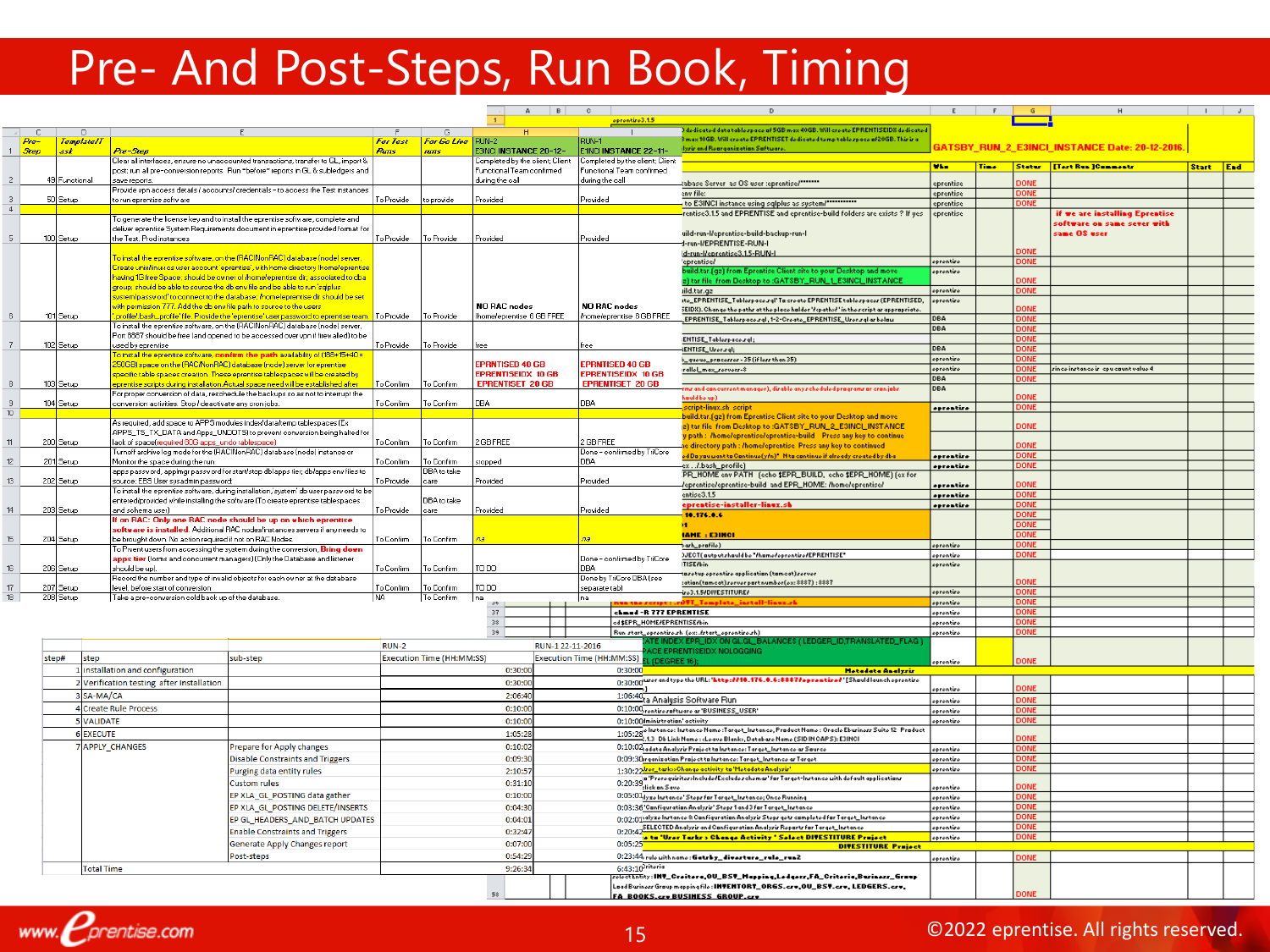## Available Resources

- Deal Registration
- ❑ Customer/Partner Download Site
	- ➢ Diagnostic Script
	- ➢ Product Documentation
	- ➢ Presentations
	- ➢ Project Plans
	- ➢ White Papers
	- ➢ Case Studies
- ❑ References
- ❑ Project Expectations
- ❑ Cost-Benefit Analysis
- Assistance with bidding projects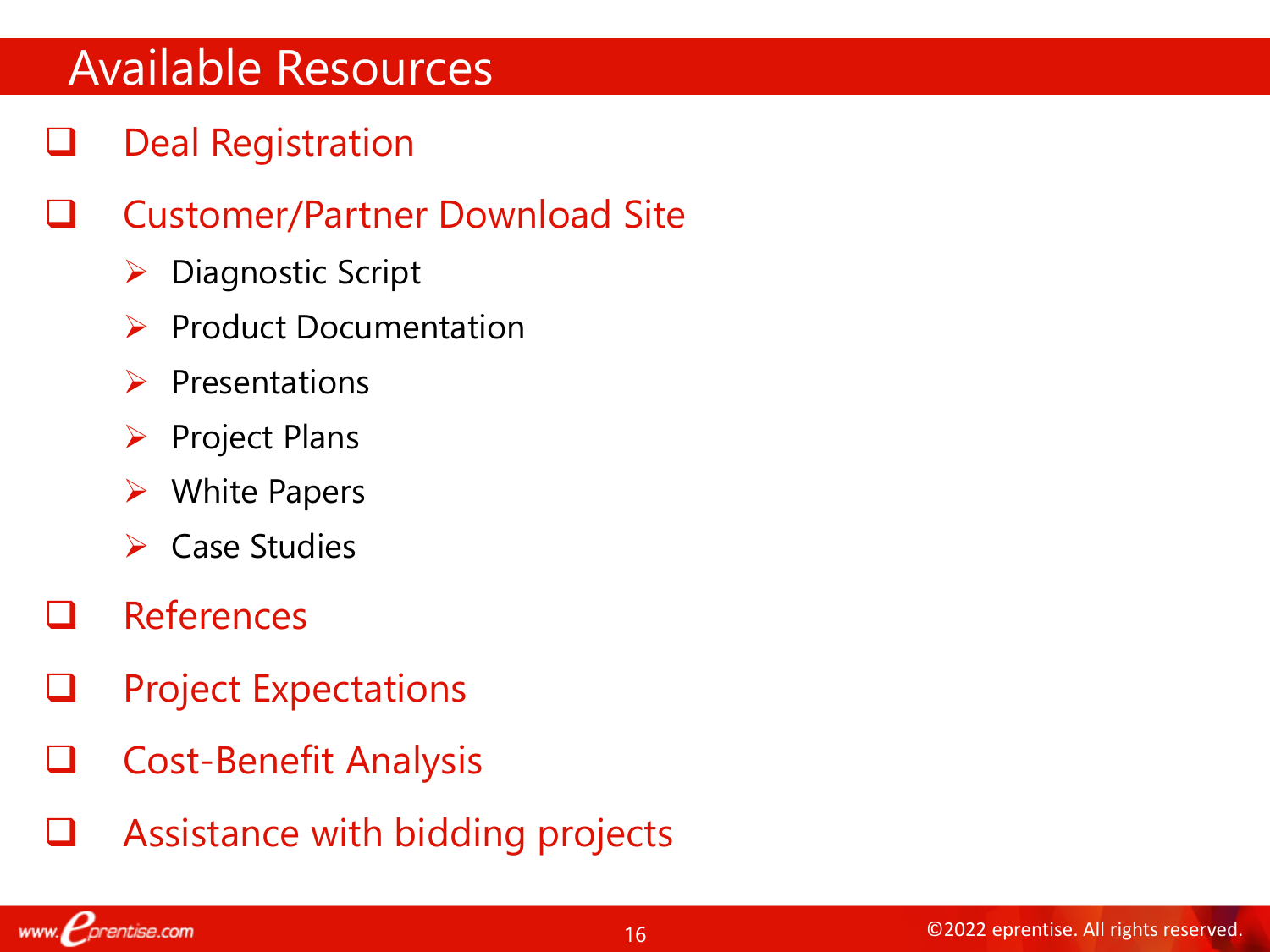# eprentise Value Proposition

## *Software - not Consulting*

## *Transformation - not Migration or Integration*

### ❑ Proven track record

- $\triangleright$  eprentise software has been successfully utilized to support over \$250 billion of merger, acquisition and divestiture deals
- $\triangleright$  Software product company with unique approach to common business issues
- $\triangleright$  Success stories Many Fortune 50 companies
- ➢ 100% Customer satisfaction

### ❑ Competitive advantages

- $\triangleright$  Much lower cost of implementation (product vs. services)
- $\triangleright$  Unique knowledge set developed from years of use
- ➢ Proprietary, patented, proven technology
- ➢ No other software in the market

### Benefits of eprentise approach

- $\triangleright$  Maintains database integrity
- $\triangleright$  Retains all history
- ➢ All conflicts resolved
- ➢ Reduces risk
- $\triangleright$  Reduces project duration
- ❑ Efficiency gains because of shorter project duration with fewer resources translates to lower costs
	- ➢ Repeatable results, reusable as requirements change
	- ➢ Requires significantly less time and resources than consulting efforts

#### ❑ Accurate, consistent results

- ➢ No custom code
- $\triangleright$  No need to worry about different coding styles, standards, skill levels, corrupting database, differences in different versions
- $\triangleright$  Eliminates need to "qualify" consultants on technical skills
- ➢ Generates code automatically without technical knowledge
- $\Box$  No need for external mapping, data warehouse, or reporting to reconcile different businesses

## *Data Transformation with 100% Accuracy*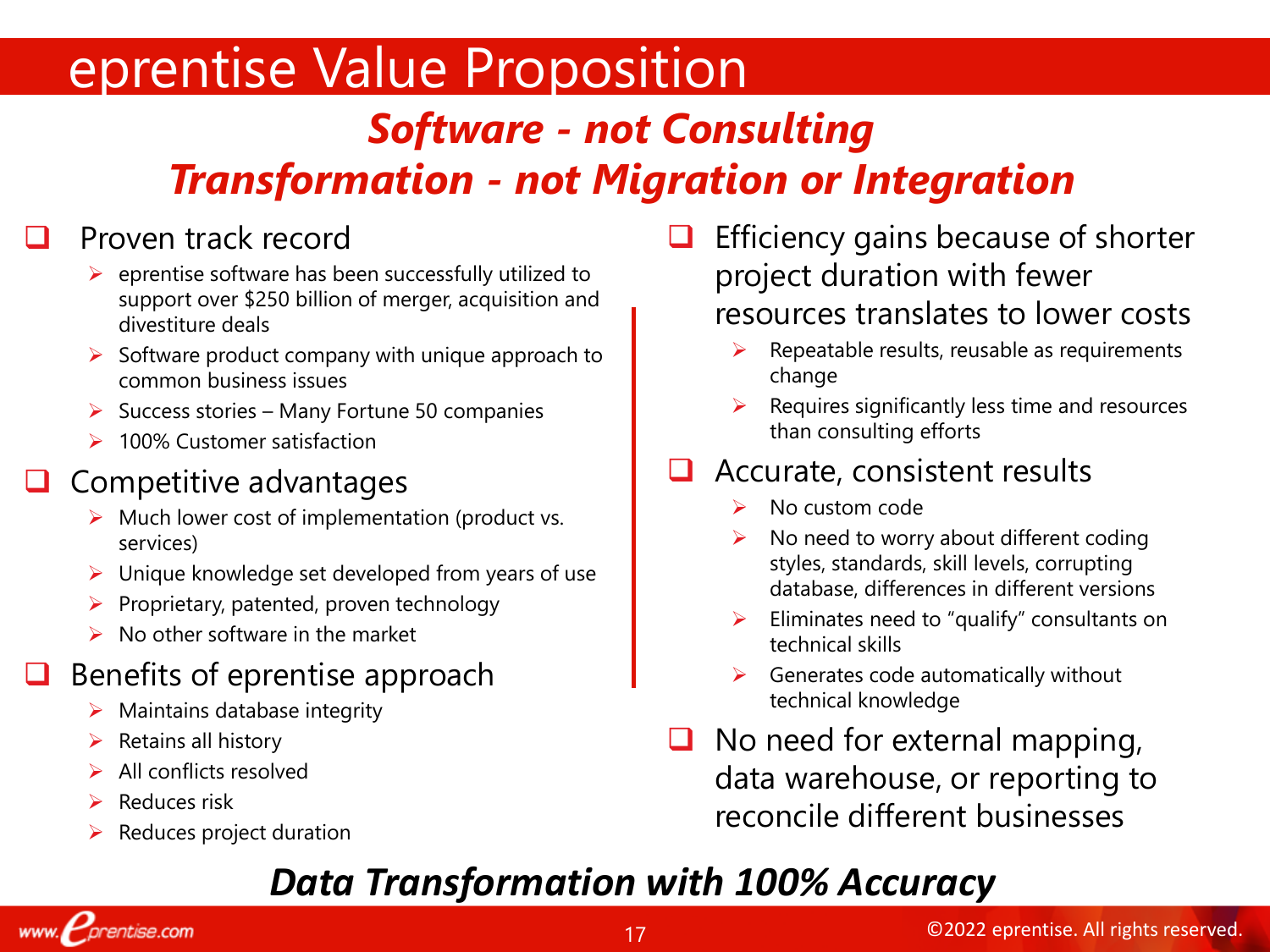### Why Is The eprentise Transformation Solution Different Than Traditional Consulting Migration, Integration, Or Conversion Projects?

### ❑ Complex Business Challenges can not be met with Typical Conversion Approach:

- $\triangleright$  Data between disparate systems doesn't lend itself to simple mapping
- $\triangleright$  Effect of change on underlying database structure complicates the process
- $\triangleright$  Users and engineers are often unaware of these intricate, complex issues
- $\triangleright$  Changes can impact thousands of tables and columns

#### What transformation offers over conversion:

- $\triangleright$  Maintaining database integrity
- $\triangleright$  Ultimate delivery of consistent data
- ➢ Complete, 100% accurate set of historical financial (and other) transactions
- $\triangleright$  Ability to support various situations (mergers and acquisitions, divestitures etc.)
- $\triangleright$  Increased data quality
- $\triangleright$  Repeatable process reduces risk

#### ❑ Consistency and completeness:

- ➢ Code is dynamically generated to implement require changes which eliminates coding errors
- $\triangleright$  Rules execution engine saves the time and cost of custom coding and error handling, and reduces the risk of compromising the data integrity
- $\triangleright$  Definition, design and re-use of rules
- ➢ Permits modeling scenarios as requirements change

#### ❑ Enables fastest and safest time-to-value:

- ➢ Reduces project timelines and costs, allowing IT executives to more efficiently manage the project
- $\triangleright$  Improves accuracy and predictability